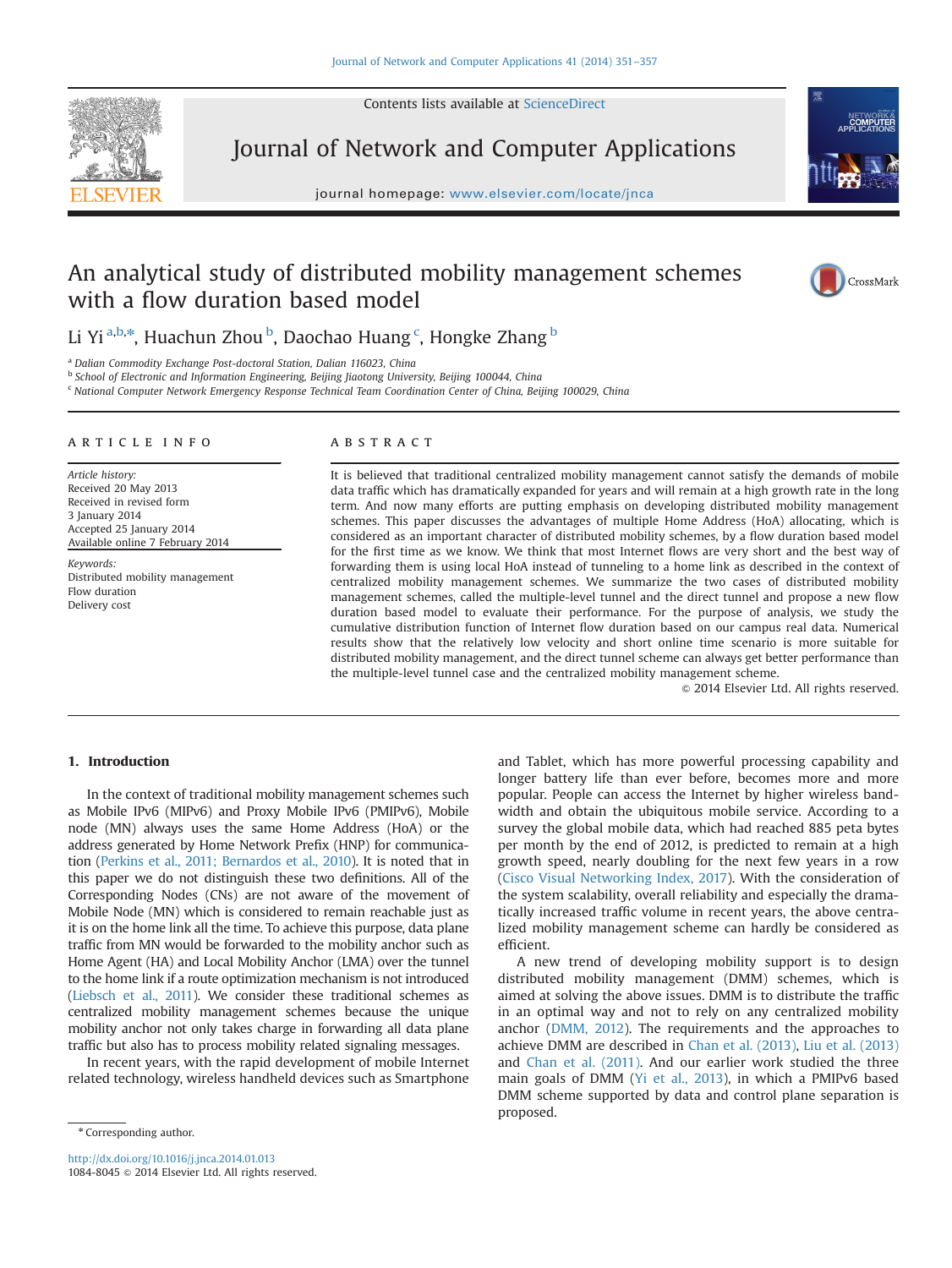In the context of DMM, as MN always locates on the nearest mobility anchor, apparently the best way to communicate with CNs for MN is using a local HoA or HNP. However, when handover occurs, the traffic with a previous prefix should still be tunneled to a newly accessed mobility anchor as shown in Fig. 1. Thus it is easy to figure out that long flows would survive through several handovers. Here we propose the following interesting questions: How long is the Internet flow duration? How to evaluate the influence of flow duration on the performance of mobility management scheme? This paper will answer these questions hereafter.

This paper is based on our earlier work ([Yi et al., 2012\)](#page--1-0), which only considers the multiple-level tunnel case of distributed mobility management as we defined in this paper. However, in this paper we conclude two cases of distributed mobility management which are illustrated in Section 2 for comprehensive analytical study, and a more detailed performance analysis is given in [Section 5](#page--1-0). The remainder of this paper is organized as follows. Section 2 summarizes the main goals and several current efforts on distributed mobility management. [Section 3](#page--1-0) describes the flow duration based model and analyzes the distributed mobility management scheme's performance with such model. [Section 4](#page--1-0) reviews the previous research work of Internet flow duration and summarizes its probability density distribution characters based on our campus real data analysis. Numerical results are illustrated in [Section 5](#page--1-0). And finally [Section 6](#page--1-0) concludes the paper.

#### 2. Distributed mobility management scheme

One of the most important requirements of DMM is reusing the existing standardized protocol. PMIPv6 based DMM schemes are introduced in [Jung et al. \(2011\)](#page--1-0), [Liu et al. \(2012\),](#page--1-0) [Bernardos et al.](#page--1-0) [\(2011a\),](#page--1-0) and [Giust et al. \(2011\)](#page--1-0) propose a DMM scheme based on MIPv6 and Cryptographic Generated Addresses. Also other efforts put emphasis on a hybrid DMM scheme of MIPv6 and PMIPv6 ([Bernardos et al., 2011b\)](#page--1-0). The basic idea of such DMM schemes is similar. Mobility anchors are deployed in the Access Routers (ARs) which are distributed in a domain to track the movement of MN and process mobility related signaling messages. we conclude that an important benefit of DMM is that the traffic volume of MN can be forwarded localized. After handover has occurred, MN would be allocated a new HoA by which the subsequently generated traffic volume can be forwarded to CN through the nearby mobility anchor instead of tunneling to the home link as described in traditional mobility management schemes such as MIPv6 and PMIPv6 [\(Perkins et al., 2011; Gundavelli et al., 2008\)](#page--1-0). Most of the efforts of working on DMM put emphasis on designing the mobility management procedure for one time handover. If the online time of MN is long enough, flows may survive through several handovers. Thus in this situation, we summarize that there are two cases for the mobility anchor to process the traffic volume with the previous prefix as shown in Fig. 1. They are the multiplelevel tunnel scheme and the direct tunnel scheme respectively as we called.

Case one is defined as a multiple-level tunnel scheme which is shown in Fig. 1. At first after MN attaches to  $AR<sub>1</sub>$ , it would obtain a HoA from  $HNP_1$  by which MN establishes communication with  $CN_1$ . When handover occurs, MN attaches to  $AR_2$  and a new  $HNP_2$ would be allocated to MN.  $HNP<sub>2</sub>$  is used by MN to establish communication with new CN which is referred to as  $CN<sub>2</sub>$  at this time. Furthermore,  $AR_2$  would signal  $AR_1$  to set up a directional tunnel. Those flows with  $HNP<sub>1</sub>$  from MN are forwarded to  $AR<sub>1</sub>$  in the tunnel. As handover continues, it is possible for the MN to maintain multiple HNPs. When MN accesses  $AR<sub>3</sub>$  to obtain HNP<sub>3</sub>,  $AR<sub>3</sub>$  would signal  $AR<sub>2</sub>$  to set up the multiple-level tunnel. And the



Fig. 1. Distributed mobility management architecture.

tunnel between  $AR_1$  and  $AR_2$  does not need to be removed. At this time, flows with  $HNP<sub>1</sub>$  from MN will be first sent to  $AR<sub>2</sub>$ , and then they will be tunneled to  $AR<sub>3</sub>$  by the multiple-level tunnel. Thus in case one, the new attached AR will always set up the tunnel between itself and the previous AR.

Another case is defined as the direct tunnel scheme which is shown in Fig. 1. It is different from case one when MN maintains more than two HNPs. When MN attaches to  $AR<sub>3</sub>$  to obtain  $HNP<sub>3</sub>$ ,  $AR<sub>3</sub>$  would directly signal  $AR<sub>1</sub>$  and  $AR<sub>2</sub>$  to set up the directional tunnel. The tunnel between  $AR_1$  and  $AR_2$  should be removed at this time. The flows with  $HNP<sub>1</sub>$  or  $HNP<sub>2</sub>$  from MN will be tunneled to the  $AR_1$  and  $AR_2$  respectively. Thus in case two, the new attached AR should set up tunnels with all ARs whose HNPs are still used by flows.

For two cases, apparently case one can hardly be efficient from the aspect of flows delivery cost because of the multiple-level tunnel setup. But in case one, the mobility related signaling messages are only needed to be exchanged between the newly accessed AR and the previous AR. However in case two the newly accessed AR should exchange signaling messages with all former ARs. Considering the signaling cost, case one is more efficient than case two.

Apparently the efficiency of such DMM schemes partly depends on how long the flows last compared to the resident time of each AR, because long flows usually cause setting up of multiple-level tunnels or several tunnels as shown in Fig. 1. If the proportion of such long flows is too large, DMM schemes can hardly be considered as efficient. Our supposition is that the real Internet flows are usually very short, and the efficient way for traffic